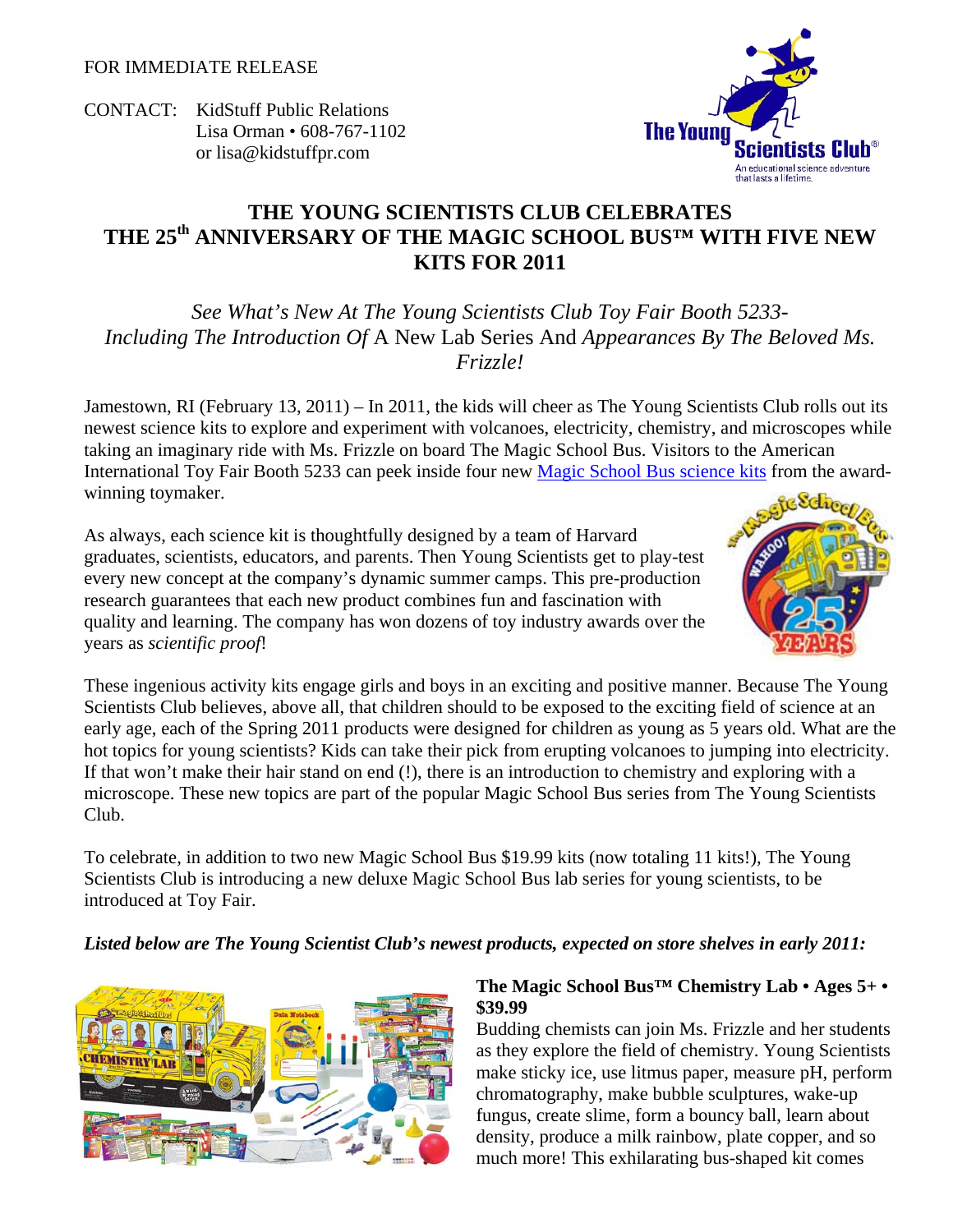packed with science components, 51 colorful experiment cards and a data notebook to record observations. Seatbelts, everyone! Get ready to experiment with your very own chemistry lab.

## **The Magic School Bus™ Microscope Lab • Ages 5+ • \$39.99**

Join Ms. Frizzle on her Magic School Bus and explore the world from a different perspective – under a microscope! Young Scientists learn about the history of the microscope, explore the different parts of this science tool, and discover how to use one. Children as young as 5 can make slides of water droplets, plant parts, textile fibers, paper, crystals and more! This investigative bus-



shaped kit comes with a real, working microscope, blank slides, cover slips, tweezers, collecting vial, 20 colorful experiment cards, prepared slides of fungi and algae plus a data notebook to record observations. Like the Chemistry Lab, this overflowing kit is packaged in a bus-shaped box for storage.



#### **The Magic School Bus™ Jumping Into Electricity • Ages 5+ • \$19.99**

Ms. Frizzle and her students take Young Scientists into the fascinating world of electricity. Imagine being able to generate lightning bolts! Young Scientists can use anti-static sheets, make cereal dance, bend a water stream, create static hair, construct an electric circuit, build a light switch, experiment with insulators and conductors, design electric games and more! There's even a colorful circuit board holder. Buckle up, kids, for this electrifying ride!

# **The Magic School Bus™ Blasting Off With Erupting Volcanoes • Ages 5+ • \$19.99**

What makes a volcano erupt? Young Scientists join Ms. Frizzle inside the life of a volcanologist. Children as young as 5 can learn about the layers of the Earth, study tectonic plate movement, explore different volcanic eruptions, make real pumice float, create the ultimate "lava" mixture, paint and explode a volcano and more! This explosive kit includes a colorful poster with volcanic facts, pictures and stickers.



*The Young Scientists Club will also introduce a new kit in its nature series:* 



#### **Science On A Fossil Dig • Ages 5+ • \$14.99**

In this simulation of a real paleontology fossil dig, young scientists can hunt for a fossilized shark tooth, brachiopod shell, gastropod shell and "squid" shell. These real - *millions of years old* - fossils are enclosed in a cool chalk "brick" and are revealed by using the supplied scraping and brush tools, similar to what real paleontologists use! Young paleontologists then take a closer look at these fossils with the enclosed magnifying glass and learn fascinating details about each fossil using the fun fact cards.

The company makes a point of assuring parents (and grandparents) with little or no science background that they will find the kits as easy to use as parents with advanced science degrees. Look for these new kits and all of the award-winning The Young Scientists Club products at their online store and website, www.kidsciencekits.com.